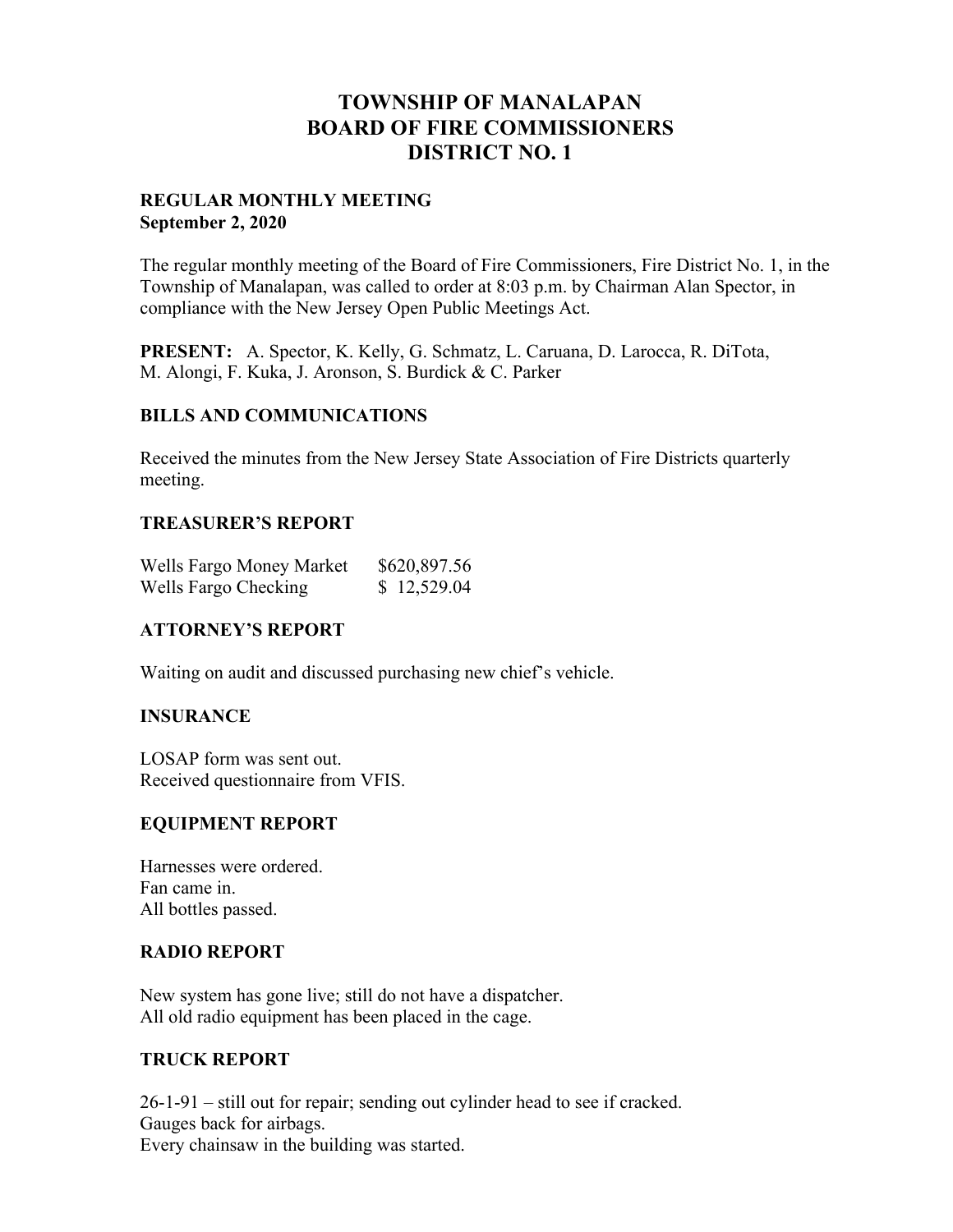## **CHIEF'S REPORT**

Had 86 calls for last month – mostly due to the tropical storm.

#### **MEMBERSHIP REPORT**

No report.

## **ASSOCIATION REPORT**

Starting renovations on radio room this month. Masks were ordered. Outside fans are in. Sprinkler on side of building was repaired; there is a pipe that needs to be replaced.

## **TRUSTEES' REPORT**

No report.

## **OLD BUSINESS**

See attached.

#### **NEW BUSINESS**

Commissioner LaRocca made a motion to pay all vouchers; this was seconded by Commissioner Kelly. All voted aye.

Received letter offering a 90 warranty extension on 26-1-90. Will email back asking for 6 months.

Commissioner LaRocca made a motion not to exceed \$3,600 to purchase a thermal imaging camera; this was seconded by Commissioner Kelly. All voted aye.

Commissioner Schmatz made a motion not to exceed \$450 to purchase 5 pairs of firefighter gloves; this was seconded by Commissioner LaRocca. All voted aye.

Meeting opened to the public at 8:22 p.m.

A motion was made by Commissioner LaRocca to adjourn; it was seconded by Commissioner Kelly and all voted aye.

Meeting adjourned at 8:24 p.m.

 Respectfully submitted, Kenneth Kelly, Clerk